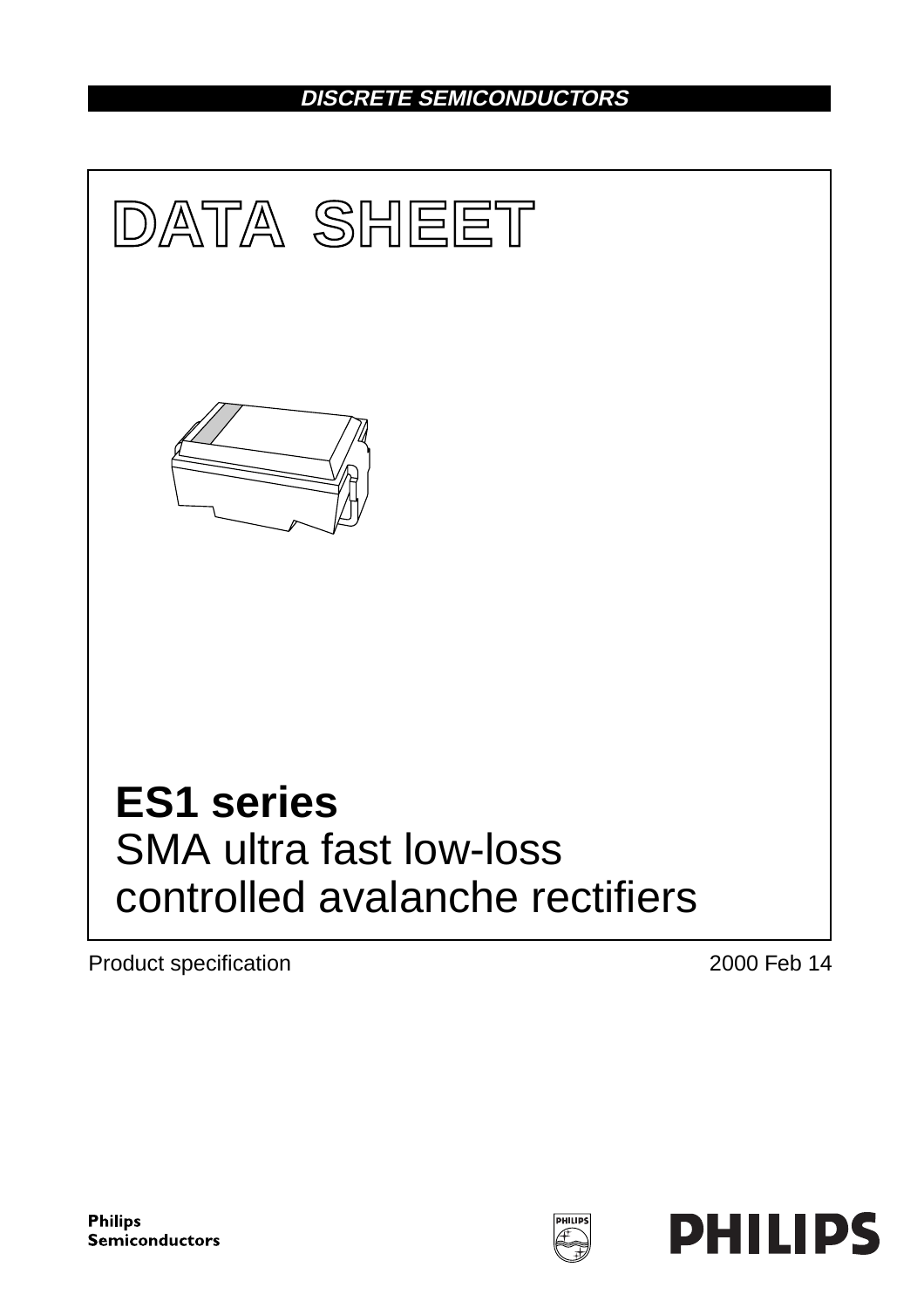## **SMA ultra fast low-loss controlled avalanche rectifiers ES1 series**

### **FEATURES**

- Glass passivated
- High maximum operating temperature
- Ideal for surface mount automotive applications
- Low leakage current
- Excellent stability
- Guaranteed avalanche energy absorption capability
- UL 94V-O classified plastic package
- Shipped in 12 mm embossed tape
- Marking: cathode, date code, type code
- Easy pick and place.

### **DESCRIPTION**

DO-214AC surface mountable package with glass passivated chip.

The well-defined void-free case is of a transfer-moulded thermo-setting plastic. The small rectangular package has two J bent leads.



**LIMITING VALUES**

In accordance with the Absolute Maximum Rating System (IEC 134).

| <b>SYMBOL</b>          | <b>PARAMETER</b>                    | <b>CONDITIONS</b>                                   | MIN.                     | MAX.   | <b>UNIT</b>     |
|------------------------|-------------------------------------|-----------------------------------------------------|--------------------------|--------|-----------------|
| <b>V<sub>RRM</sub></b> | repetitive peak reverse voltage     |                                                     |                          |        |                 |
|                        | ES <sub>1</sub> A                   |                                                     |                          | 50     | V               |
|                        | ES <sub>1</sub> B                   |                                                     |                          | 100    | V               |
|                        | ES <sub>1</sub> C                   |                                                     |                          | 150    | V               |
|                        | ES <sub>1</sub> D                   |                                                     | —                        | 200    | $\vee$          |
| V <sub>R</sub>         | continuous reverse voltage          |                                                     |                          |        |                 |
|                        | ES <sub>1</sub> A                   |                                                     |                          | 50     | V               |
|                        | ES <sub>1</sub> B                   |                                                     |                          | 100    | V               |
|                        | ES <sub>1</sub> C                   |                                                     |                          | 150    | V               |
|                        | ES <sub>1</sub> D                   |                                                     |                          | 200    | $\vee$          |
| V <sub>RMS</sub>       | root mean square voltage            |                                                     |                          |        |                 |
|                        | ES <sub>1</sub> A                   |                                                     |                          | 35     | V               |
|                        | ES <sub>1</sub> B                   |                                                     |                          | 70     | V               |
|                        | ES <sub>1</sub> C                   |                                                     |                          | 105    | V               |
|                        | ES <sub>1</sub> D                   |                                                     | —                        | 140    | $\vee$          |
| $I_{F(AV)}$            | average forward current             | averaged over any 20 ms period;                     | $\overline{\phantom{0}}$ | 1      | Α               |
|                        |                                     | $T_{tp}$ = 120 °C; see Fig.2                        |                          |        |                 |
| <b>IFSM</b>            | non-repetitive peak forward current | $t = 8.3$ ms half sine wave;                        |                          | 25     | A               |
|                        |                                     | $T_i = 25$ °C prior to surge;<br>$V_R = V_{RRMmax}$ |                          |        |                 |
| $T_{\text{stg}}$       | storage temperature                 |                                                     | $-65$                    | $+175$ | $\rm ^{\circ}C$ |
|                        |                                     |                                                     |                          |        |                 |
| $T_i$                  | junction temperature                | See Fig.3                                           | $-65$                    | $+175$ | $\rm ^{\circ}C$ |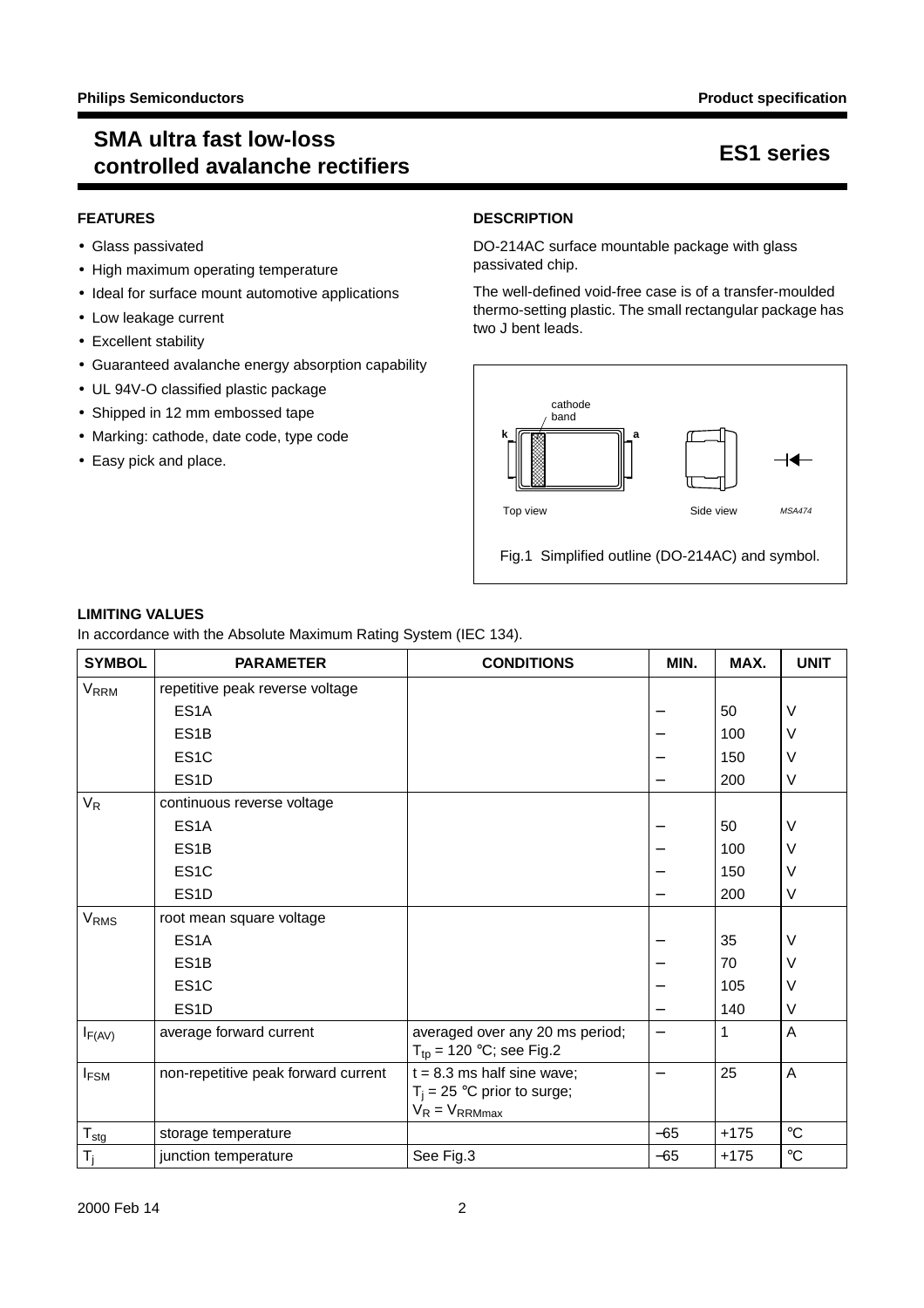## SMA ultra fast low-loss controlled avalanche rectifiers expressed and the series ES1 series

### **ELECTRICAL CHARACTERISTICS**

 $T_i = 25$  °C unless otherwise specified.

| <b>SYMBOL</b>  | <b>PARAMETER</b>      | <b>CONDITIONS</b>                                                                               | TYP. | MAX. | <b>UNIT</b> |
|----------------|-----------------------|-------------------------------------------------------------------------------------------------|------|------|-------------|
| $V_F$          | forward voltage       | $I_F = 1$ A; see Fig.4                                                                          |      | 1.1  |             |
| <sup>I</sup> R | reverse current       | $V_R$ = $V_{RRMmax}$ ; see Fig.5                                                                | –    | -5   | μA          |
|                |                       | $V_R = V_{RRMmax}$ ; T <sub>i</sub> = 165 °C; see Fig.5                                         |      | 100  | μA          |
| $t_{rr}$       | reverse recovery time | when switched from $I_F = 0.5$ A to $I_R = 1$ A; $I -$<br>measured at $I_R$ = 0.25 A; see Fig.9 |      | 25   | ns          |
| $C_{d}$        | diode capacitance     | $V_R = 4$ V; f = 1 MHz; see Fig.6                                                               | 19   |      | pF          |

### **THERMAL CHARACTERISTICS**

| <b>SYMBOL</b>                   | <b>PARAMETER</b>                                         | <b>CONDITIONS</b> | <b>VALUE</b> | <b>UNIT</b> |
|---------------------------------|----------------------------------------------------------|-------------------|--------------|-------------|
| $\mathsf{R}_{\mathsf{th}}$ j-tp | thermal resistance from junction to tie-point; see Fig.7 |                   | 27           | K/W         |
| $R_{th i-a}$                    | thermal resistance from junction to ambient              | note 1            | 100          | K/W         |
|                                 |                                                          | note 2            | 150          | K/W         |

### **Notes**

- 1. Device mounted on Al<sub>2</sub>O<sub>3</sub> printed-circuit board, 0.7 mm thick; thickness of copper ≥35 µm.
- 2. Device mounted on epoxy-glass printed-circuit board, 1.5 mm thick; thickness of copper ≥40 µm. For more information please refer to the 'General Part of associated Handbook'.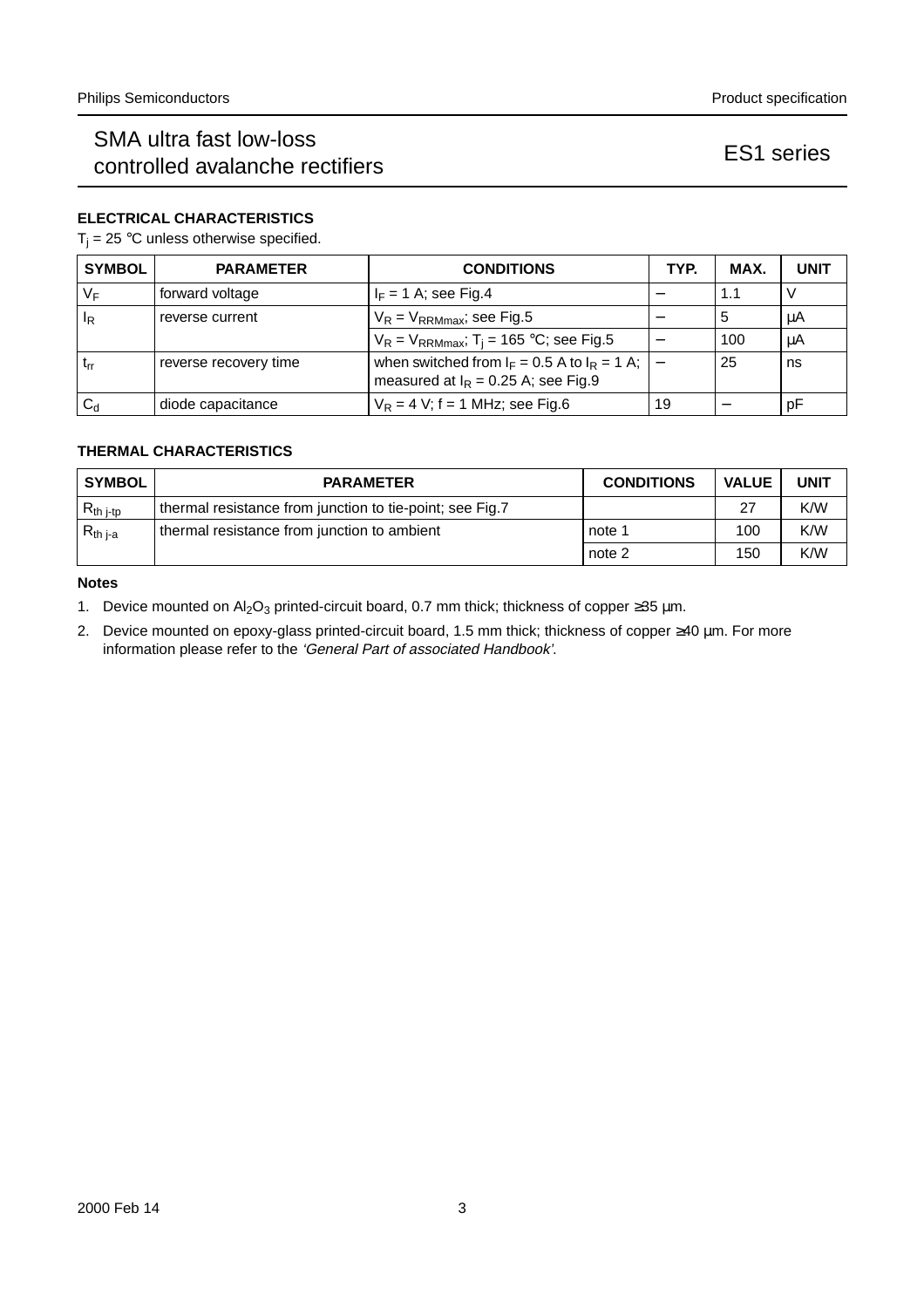### SMA ultra fast low-loss controlled avalanche rectifiers example that the extra series ES1 series

### **GRAPHICAL DATA**





Solid line:  $Al<sub>2</sub>O<sub>3</sub>$  printed-circuit board. Dotted line: epoxy printed-circuit board.

Fig.3 Maximum permissible junction temperature as a function of reverse voltage.



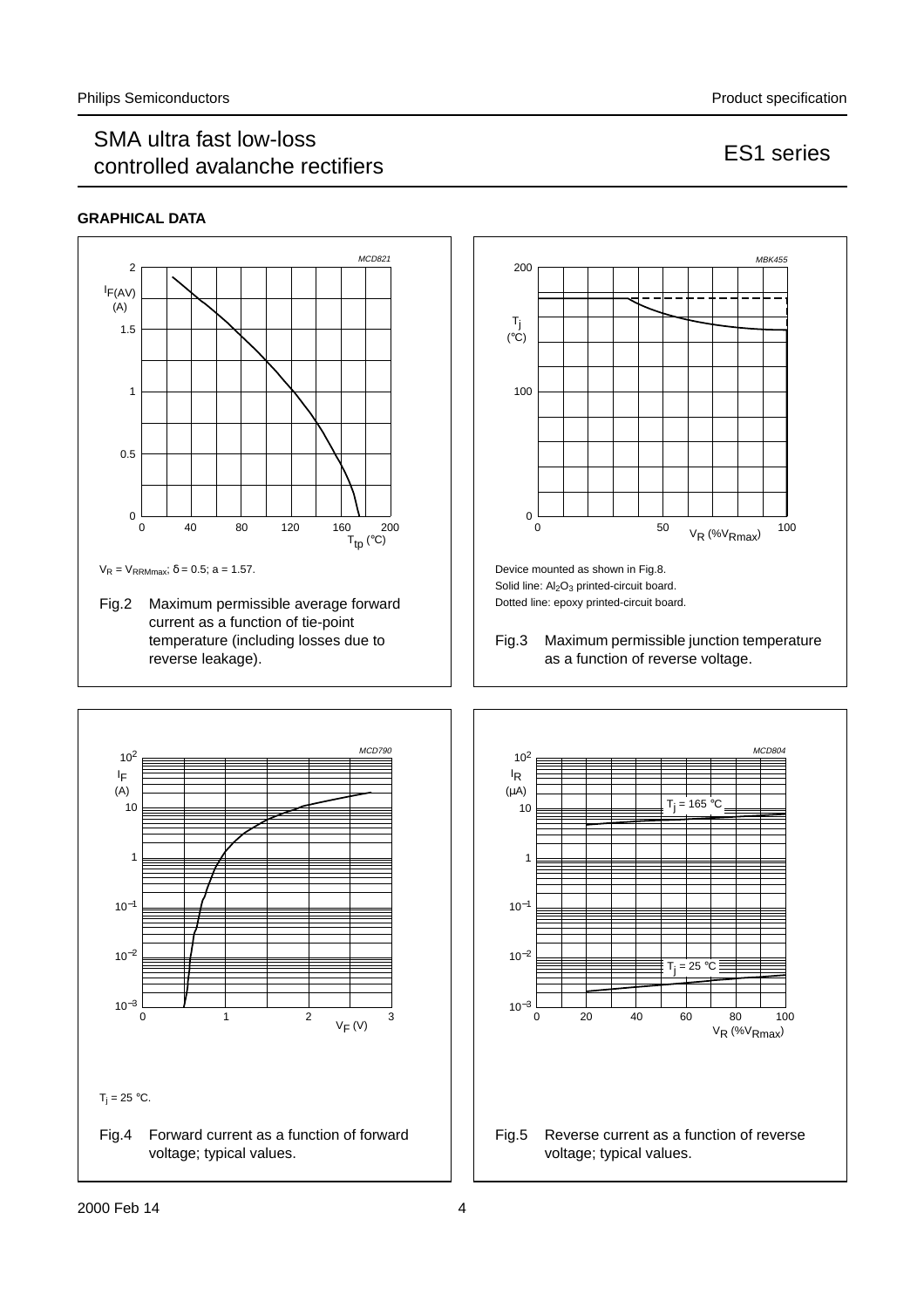## SMA ultra fast low-loss controlled avalanche rectifiers example that the controlled avalanche rectifiers example that the ES1 series



![](_page_4_Figure_4.jpeg)

![](_page_4_Figure_5.jpeg)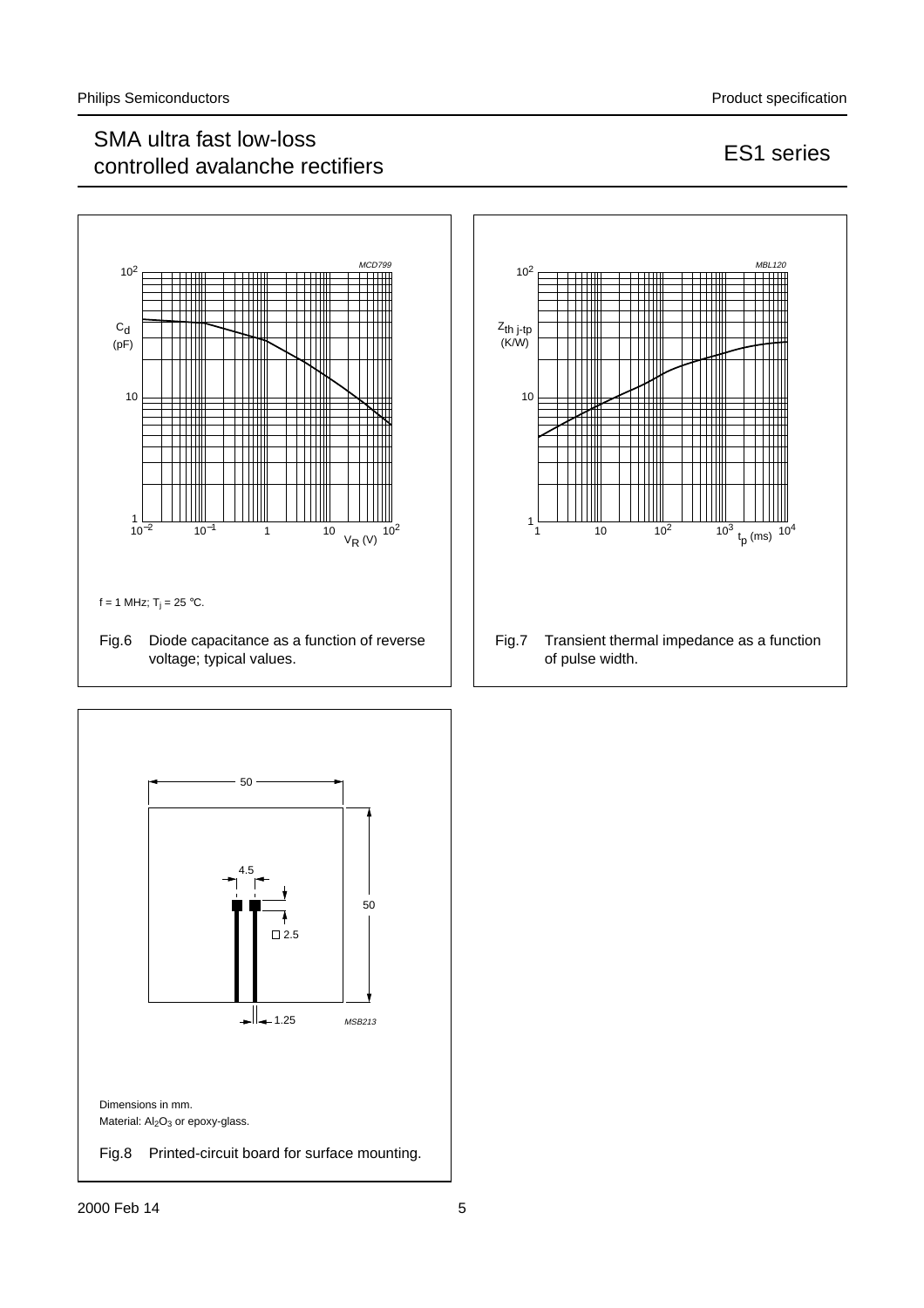## SMA ultra fast low-loss controlled avalanche rectifiers example that the controlled avalanche rectifiers example that the ES1 series

![](_page_5_Figure_4.jpeg)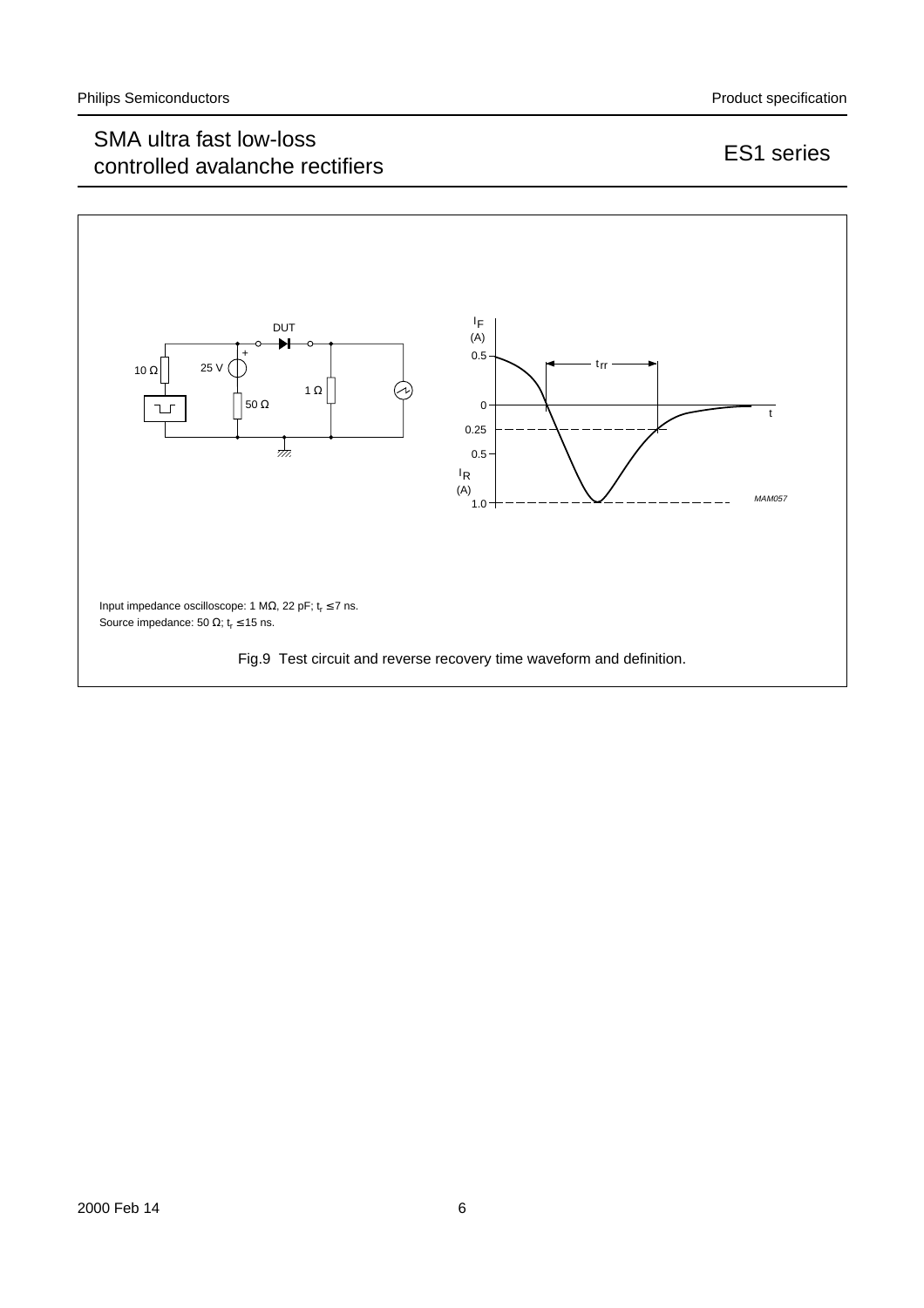## SMA ultra fast low-loss controlled avalanche rectifiers example that the controlled avalanche rectifiers example that the ES1 series

### **PACKAGE OUTLINE**

### **Transfer-moulded thermo-setting plastic small rectangular surface mounted package; 2 connectors SOD124**

![](_page_6_Figure_5.jpeg)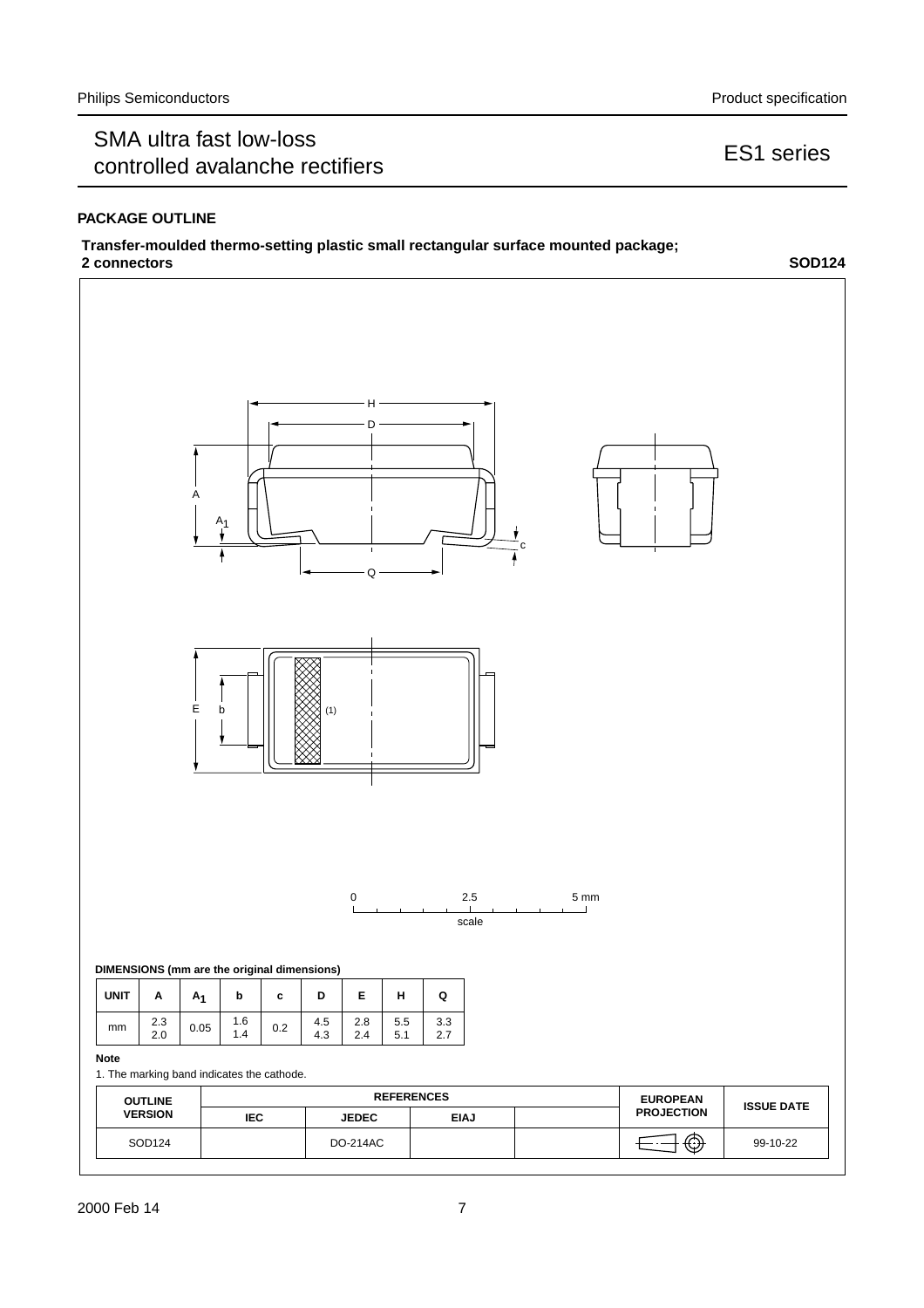## SMA ultra fast low-loss controlled avalanche rectifiers example that the series ES1 series

### **DEFINITIONS**

| Data sheet status                                                                                                                                                                                                                                                                                                                                                                                                                                                    |                                                                                       |  |
|----------------------------------------------------------------------------------------------------------------------------------------------------------------------------------------------------------------------------------------------------------------------------------------------------------------------------------------------------------------------------------------------------------------------------------------------------------------------|---------------------------------------------------------------------------------------|--|
| Objective specification                                                                                                                                                                                                                                                                                                                                                                                                                                              | This data sheet contains target or goal specifications for product development.       |  |
| Preliminary specification                                                                                                                                                                                                                                                                                                                                                                                                                                            | This data sheet contains preliminary data; supplementary data may be published later. |  |
| Product specification<br>This data sheet contains final product specifications.                                                                                                                                                                                                                                                                                                                                                                                      |                                                                                       |  |
| <b>Limiting values</b>                                                                                                                                                                                                                                                                                                                                                                                                                                               |                                                                                       |  |
| Limiting values given are in accordance with the Absolute Maximum Rating System (IEC 60134). Stress above one or<br>more of the limiting values may cause permanent damage to the device. These are stress ratings only and operation<br>of the device at these or at any other conditions above those given in the Characteristics sections of the specification<br>is not implied. Exposure to limiting values for extended periods may affect device reliability. |                                                                                       |  |
| <b>Application information</b>                                                                                                                                                                                                                                                                                                                                                                                                                                       |                                                                                       |  |

Where application information is given, it is advisory and does not form part of the specification.

### **LIFE SUPPORT APPLICATIONS**

These products are not designed for use in life support appliances, devices, or systems where malfunction of these products can reasonably be expected to result in personal injury. Philips customers using or selling these products for use in such applications do so at their own risk and agree to fully indemnify Philips for any damages resulting from such improper use or sale.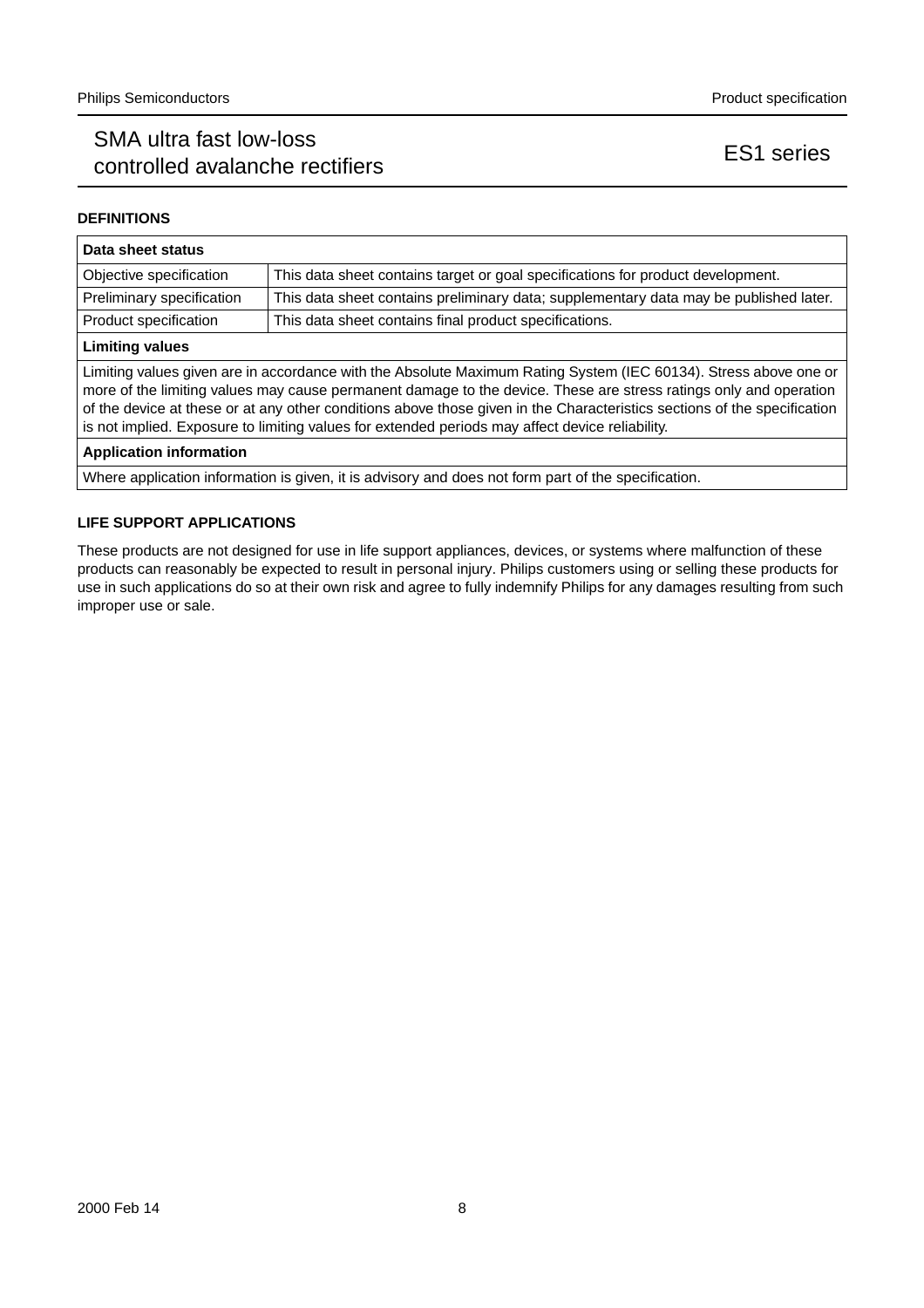## SMA ultra fast low-loss SMA utilia last low-loss<br>
controlled avalanche rectifiers

ES1 series

**NOTES**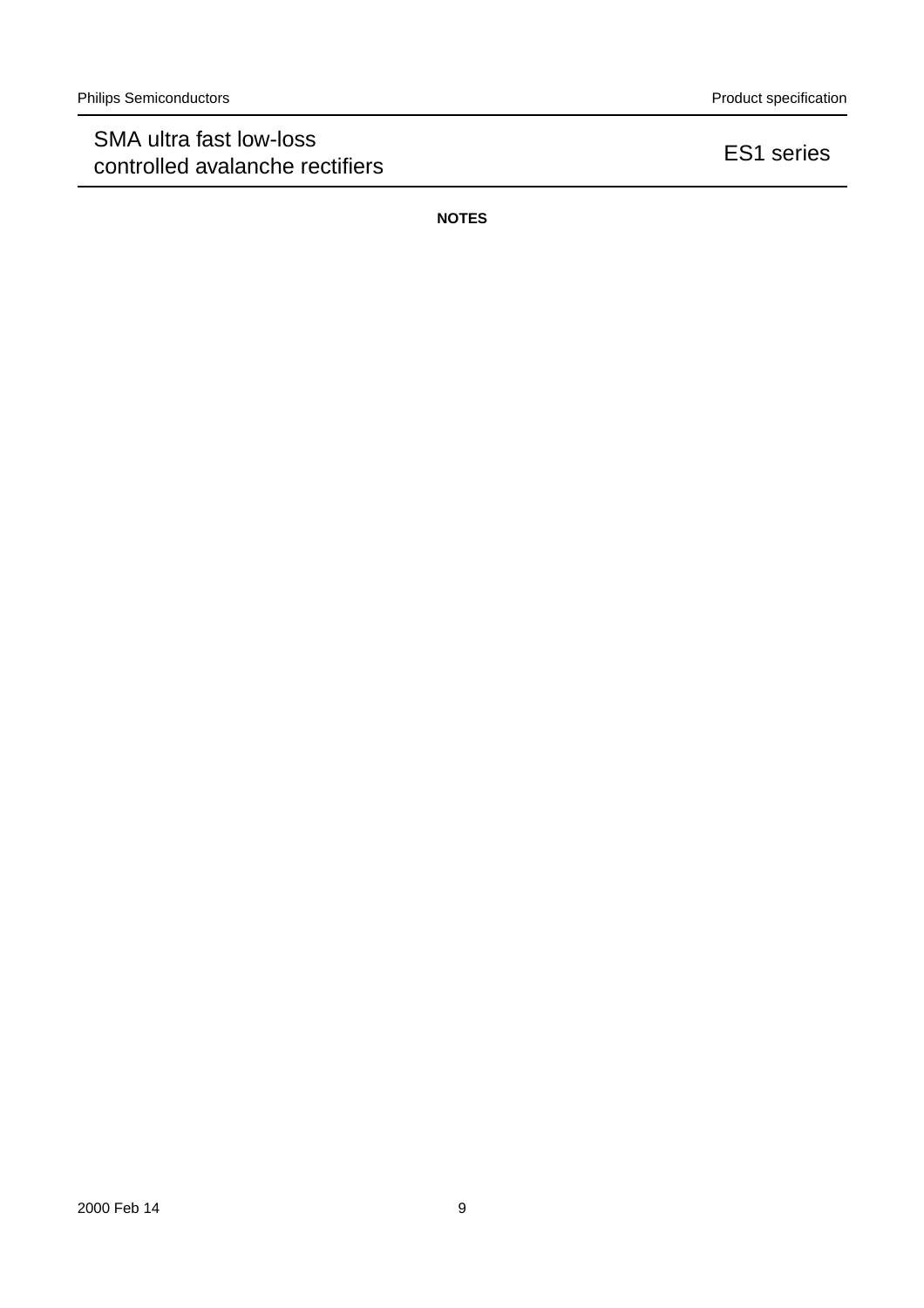## SMA ultra fast low-loss SMA utilia last low-loss<br>
controlled avalanche rectifiers

ES1 series

**NOTES**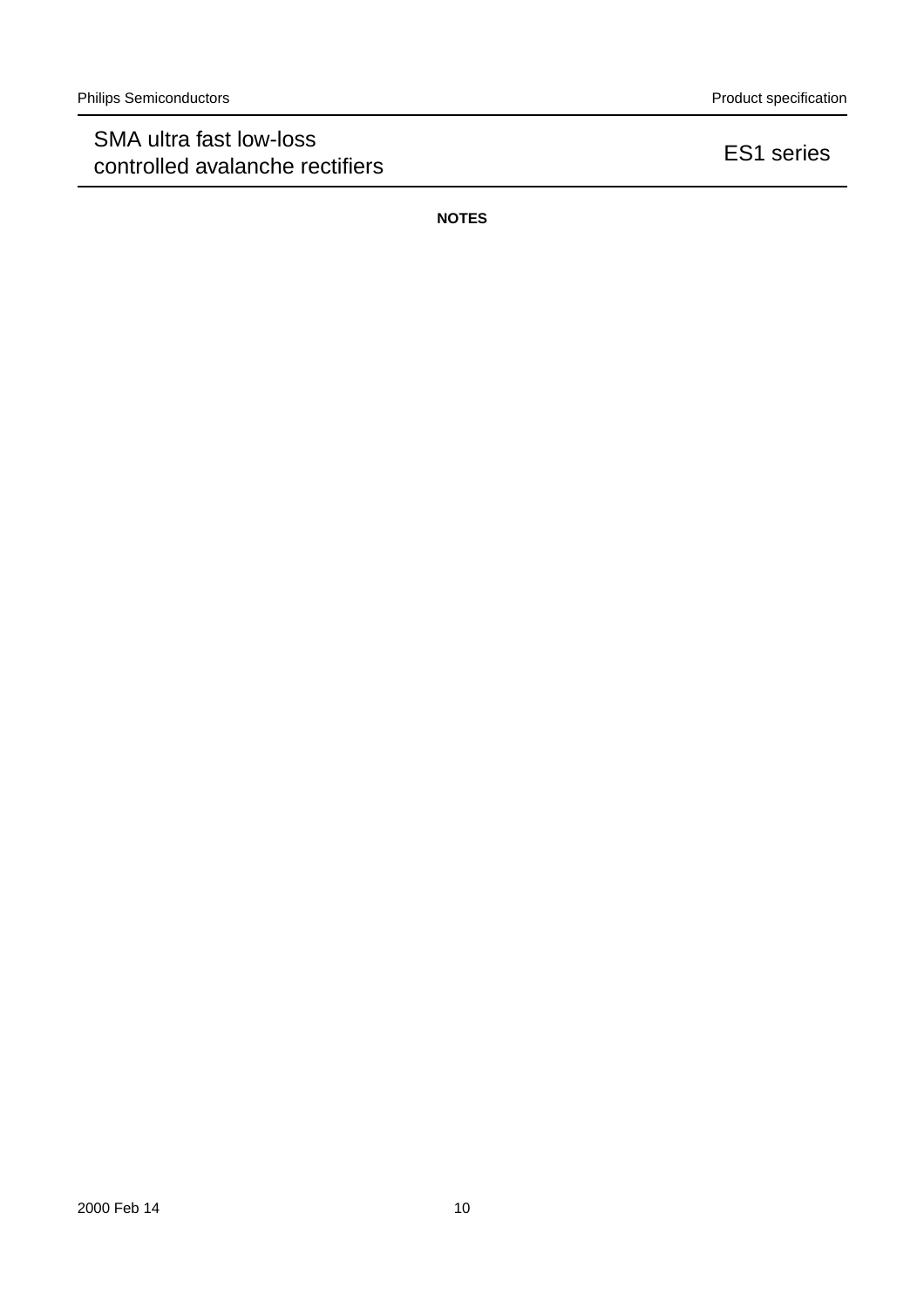## SMA ultra fast low-loss SMA utilia last low-loss<br>
controlled avalanche rectifiers

ES1 series

**NOTES**